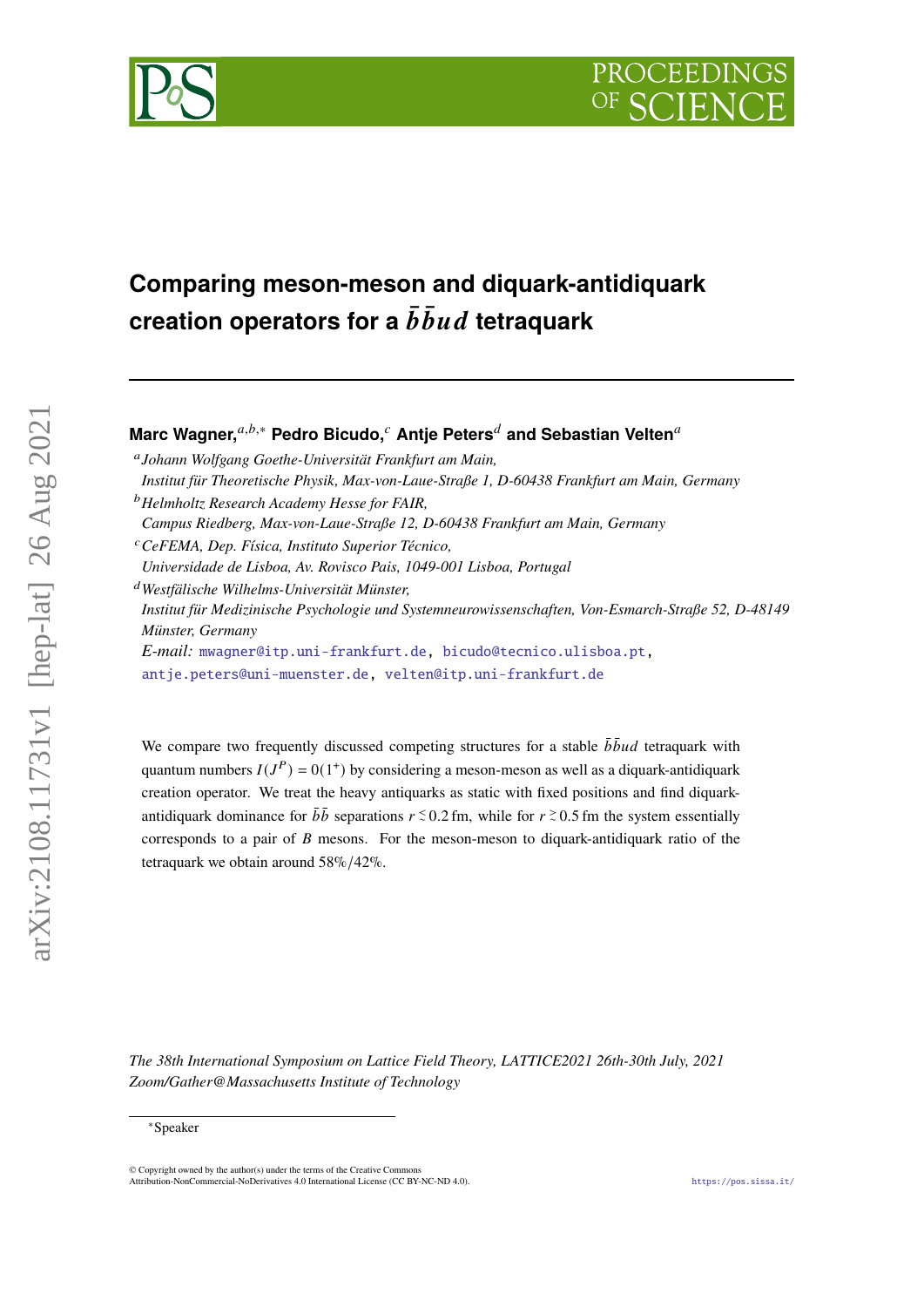# **1. Introduction**

Anti-heavy-anti-heavy-light-light tetraquarks  $\overline{Q} \overline{Q} q q$  are expected to be hadronically stable, if the antiquarks are sufficiently heavy (see e.g. Refs. [\[1](#page-5-0)[–5\]](#page-5-1)). This was confirmed numerically by lattice QCD computations using the Born-Oppenheimer approximation [\[6](#page-5-2)[–10\]](#page-5-3) as well as by full lattice OCD computations using four quarks of finite mass [\[11–](#page-5-4)[15\]](#page-6-0).

In this work (see also Ref. [\[16\]](#page-6-1)) we continue our Born-Oppenheimer based lattice QCD studies and explore the structure of a theoretically predicted  $\bar{b} \bar{b} u d$  tetraquark with quantum numbers  $I(J<sup>P</sup>) = 0(1<sup>+</sup>)$ . In particular we try to clarify, whether it resembles a meson-meson system or rather a diquark-antidiquark system. Experimentally, this tetraquark has not yet been observed, but its discovery potential is discussed in Refs. [\[17,](#page-6-2) [18\]](#page-6-3).

#### <span id="page-1-1"></span>**2. Basic principle of our approach and summary of previous work**

The Born-Oppenheimer approximation [\[19,](#page-6-4) [20\]](#page-6-5) can be used to study  $\bar{b} \bar{b} q q$  tetraquarks in a two step approach. In a first step, one treats the heavy  $\bar{b}$  quarks as static quarks  $\bar{Q}$  and computes  $\bar{Q}\bar{Q}$ potentials in the presence of two lighter quarks  $qq ( q \in \{u, d, s\})$  using lattice QCD (see e.g. Refs. [\[7,](#page-5-5) [9,](#page-5-6) [21](#page-6-6)[–24\]](#page-6-7)). Then, in a second step, the resulting potentials are inserted into the Schrödinger equation to study the dynamics of the heavy  $\bar{b}$  quarks. Using standard techniques from quantum mechanics and scattering theory one can check, whether these potentials are sufficiently attractive to host bound states or resonances, which indicate the existence of  $\bar{b} \bar{b} q q$  tetraquarks (see e.g. Refs. [\[6,](#page-5-2) [8,](#page-5-7) [10,](#page-5-3) [25\]](#page-6-8)).

At large  $\overline{Q}\overline{Q}$  separation r, the four quarks will form two static-light mesons  $\overline{Q}q$  and  $\overline{Q}q$  and the corresponding potential is equal to the sum of the two meson masses. A  $\bar{Q}\bar{Q}$  potential in the presence of two lighter quarks  $qq$  depends on

- the light quark flavors (i.e. isospin and strangeness),
- the light quark spins (the static quark spins are irrelevant),
- parity, which can be related to the types of the mesons (negative parity  $B$  and  $B^*$  ground state mesons and positive parity  $B_0^*$  $_{0}^{*}$  and  $B_{1}^{*}$  $i<sub>1</sub><sup>*</sup>$  excitations).

Thus, there are quite a number of different channels, which were computed and are discussed in detail in Ref. [\[9\]](#page-5-6). Some of the corresponding potentials are attractive, others are repulsive, and they differ in their asymptotic values at large  $r$ .

To determine  $\overline{Q}\overline{Q}$  potentials, one has to compute temporal correlation functions of suitably chosen creations operators. One possibility is to use operators of meson-meson type,

<span id="page-1-0"></span>
$$
O_{BB} = 2(C\Gamma)_{AB}(C\tilde{\Gamma})_{CD} \Big(\bar{Q}_C^a(-\mathbf{r}/2)\psi_A^{(f)a}(-\mathbf{r}/2)\Big) \Big(\bar{Q}_D^b(\mathbf{+r}/2)\psi_B^{(f')b}(\mathbf{+r}/2)\Big),\tag{1}
$$

where  $C = \gamma_0 \gamma_2$  is the charge conjugation matrix, A, B, C, D denote spin indices, a, b color indices and  $\psi^{(f)}$  represent light quark field operators of flavor f. The most attractive potential corresponds to quantum numbers  $(I, |j_z|, P, P_x) = (0, 0, +, -)$  (for a detailed discussion see Ref. [\[9\]](#page-5-6)) and can be obtained by choosing  $\psi^{(f)}\psi^{(f')} = ud - du$ ,  $\Gamma = (1 + \gamma_0)\gamma_5$  and  $\tilde{\Gamma} \in \{(1 + \gamma_0)\gamma_5, (1 + \gamma_0)\gamma_j\}$ .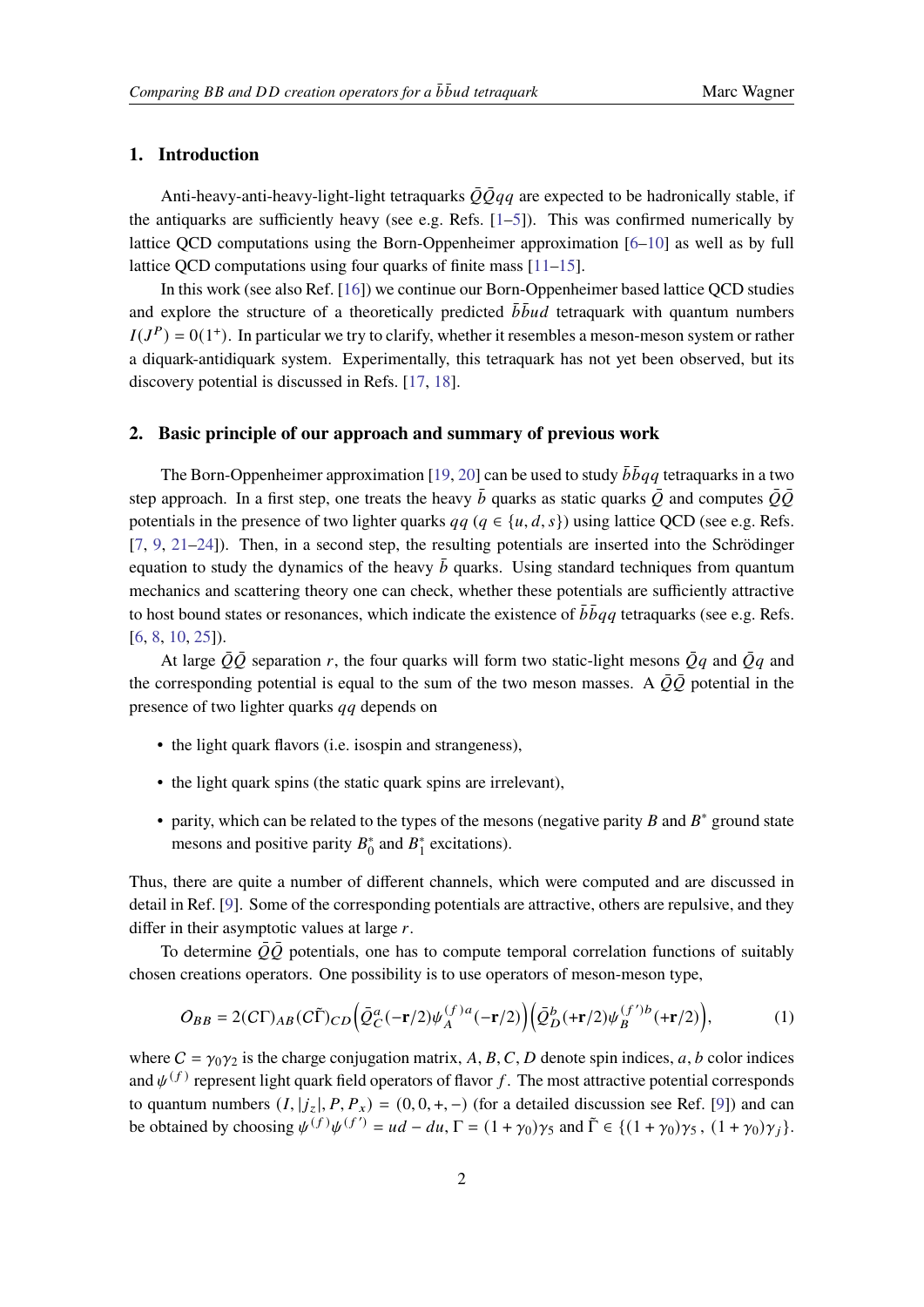Lattice data points computed on 2-flavor ETMC gauge link configurations (see Table [1](#page-2-0) and Refs. [\[26](#page-6-9)[–28\]](#page-7-0)) are shown in Figure [1](#page-2-1) (left plot). These results are consistently parameterized by

<span id="page-2-2"></span>
$$
V(r) = -\frac{\alpha}{r} \exp\left(-\left(\frac{r}{d}\right)^p\right) + V_0
$$
\n(2)

with  $\alpha = 0.293$ ,  $d = 0.356$  fm and  $p = 2.74$  (the constant  $V_0$  contains the self energy of the static quarks and is physically irrelevant; within statistical errors  $V_0 = 2m_{sl}$ , where  $m_{sl}$  is the mass of the lightest static-light meson).

<span id="page-2-0"></span>

| ensemble            |                             | a in fm $(L/a)^3 \times T/a$ |                              | $m_{PS}$ in MeV |
|---------------------|-----------------------------|------------------------------|------------------------------|-----------------|
| <b>B</b> 40.24      | $\vert 3.90 \vert 0.079(3)$ | $24^3 \times 48$             | $\vert 0.160856 \vert 0.004$ | 340(13)         |
| C <sub>3</sub> 0.32 | 4.05 0.063(2)               | $32^3 \times 64$             | $0.157010$   0.003           | 325(10)         |

**Table 1:** ETMC gauge link ensembles used in this work (for details see Refs. [\[26](#page-6-9)[–28\]](#page-7-0)).

<span id="page-2-1"></span>

**Figure 1:** (left) Lattice QCD results for the most attractive  $\overline{Q}\overline{Q}$  potential with quantum numbers  $(I, |j_z|, P, P_x) = (0, 0, +, -)$  together with the parameterization [\(2\)](#page-2-2). (right) Radial probability density of the  $b\bar{b}$  separation  $p_r(r) = 4\pi |R(r)|^2$ . (The results shown in the two plots correspond to ensemble B40.24 and are taken from Ref. [\[6\]](#page-5-2).)

When solving the radial Schrödinger equation for that potential,

$$
\left(\frac{1}{m_b}\left(-\frac{d^2}{dr^2} + \frac{L(L+1)}{r^2}\right) + V(r) - 2m_{\rm sl}\right)R(r) = ER(r)
$$
\n(3)

 $(m_b$  denotes the *b* quark mass, which can be estimated e.g. by the mass of the *B* meson), one finds for orbital angular momentum  $L = 0$  a bound state with binding energy  $-E = 38(18)$  MeV [\[6\]](#page-5-2). The radial probability density of that state,  $p_r(r) = 4\pi |R(r)|^2$ , is shown in Figure [1](#page-2-1) (right plot) indicating that the  $\bar{b}\bar{b}$  separation is typically between 0.1 fm and 0.5 fm. Using the Pauli principle for the  $\bar{b}$  quarks one can conclude that the quantum numbers of the corresponding  $\bar{b} \bar{b} u d$  tetraquark are  $I(J^P) = 0(1^+).$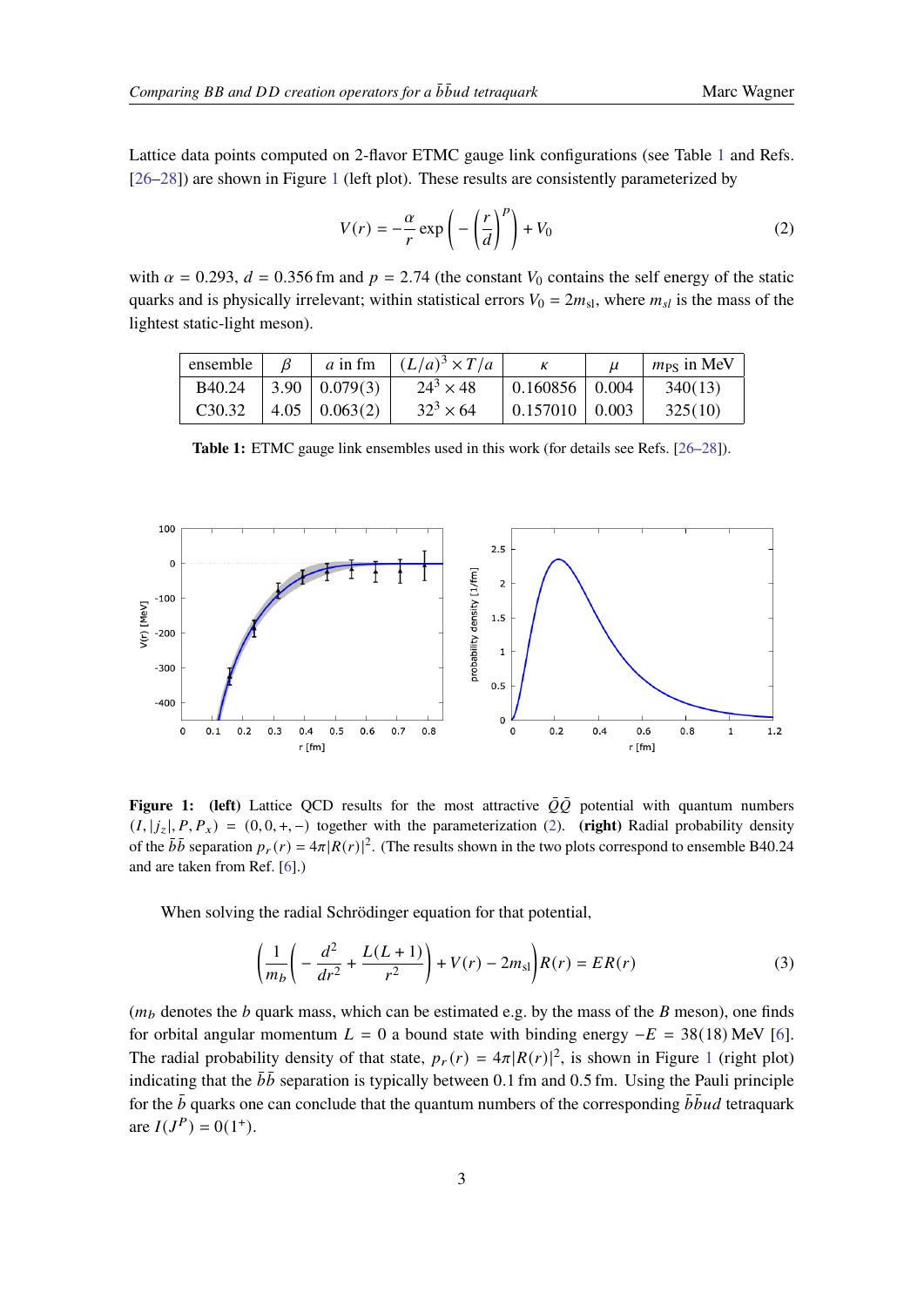# **3.** Structure of the  $\bar{b} \bar{b} u d$  tetraquark

To investigate the structure of the  $\bar{b} \bar{b} u d$  tetraquark, we consider two significantly different creation operators, which both probe the  $(I, |j_z|, P, P_x) = (0, 0, +, -)$  sector: a meson-meson (or  $BB$ ) operator as given in Eq. [\(1\)](#page-1-0) and a diquark-antidiquark (or  $Dd$ ) operator

$$
O_{Dd} = -\epsilon^{abc} \Big( \psi_A^{(f)b}(\mathbf{0})(C\Gamma)_{AB} \psi_B^{(f')c}(\mathbf{0}) \Big)
$$

$$
\epsilon^{ade} \Big( \bar{Q}_C^f(-\mathbf{r}/2)U^{fd}(-\mathbf{r}/2;\mathbf{0})(C\tilde{\Gamma})_{CD}\bar{Q}_D^g(\mathbf{+r}/2)U^{ge}(\mathbf{+r}/2;\mathbf{0}) \Big)
$$
(4)

with U denoting straight parallel transporters. We choose the same  $\psi^{(f)}\psi^{(f')}$ ,  $\Gamma$  and  $\tilde{\Gamma}$  as in Eq. [\(1\)](#page-1-0). With these two operators we computed the  $2 \times 2$  correlation matrix

$$
C_{jk}(t) = \left\langle O_j^{\dagger}(t_2)O_k(t_1) \right\rangle = \left\langle \Omega | O_j^{\dagger}(t_2)O_k(t_1) | \Omega \right\rangle = \left\langle \Phi_j(t_2) | \Phi_k(t_1) \right\rangle, \tag{5}
$$

where  $|\Omega\rangle$  denotes the vacuum and  $|\Phi_j\rangle = O_j |\Omega\rangle$  are meson-meson  $(j = BB)$  and diquarkantidiquark ( $j = Dd$ ) trial states.

# **3.1** BB and Dd percentages as functions of the  $\overline{Q}\overline{Q}$  separation for the anti-static-anti-static**light-light system**

In this subsection we focus on the  $\overline{Q}\overline{Q}ud$  system with static antiquarks with fixed positions. We defined the trial state

$$
|\Phi_{b,d}\rangle = b|\Phi_{BB,(1+\gamma_0)\gamma_5}\rangle + d|\Phi_{Dd,(1+\gamma_0)\gamma_5}\rangle
$$
\n(6)

and determined the coefficients  $b$  and  $d$  such that the trial state is as similar to the ground state as possible. This amounts to minimizing effective energies

$$
V_{b,d}^{\text{eff}}(r,t) = -\frac{1}{a} \log \left( \frac{C_{[b,d][b,d]}(t)}{C_{[b,d][b,d]}(t-a)} \right) , \quad C_{[b,d][b,d]}(t) = \left( \begin{array}{c} b \\ d \end{array} \right)_{j}^{+} C_{jk}(t) \left( \begin{array}{c} b \\ d \end{array} \right)_{k} \tag{7}
$$

with respect to  $b$  and  $d$ . Since the optimization is independent of the normalization and the relative phase of  $b$  and  $d$ , we consider the weights or percentages of  $BB$  and  $Dd$  defined via

$$
w_{BB} = \frac{|b|^2}{|b|^2 + |d|^2} \quad , \quad w_{Dd} = \frac{|d|^2}{|b|^2 + |d|^2} = 1 - w_{BB}.
$$
 (8)

For fixed  $\overline{Q}\overline{Q}$  separation r the percentages  $w_{BB}$  and  $w_{Dd}$  depend only weakly on t as shown in Figure [2](#page-4-0) for selected separations. To fully eliminate the *t* dependence, we fit constants  $\bar{w}_{BB}(r)$  and  $\bar{w}_{Dd}(r)$  to the lattice data points  $w_{BB}(r, t)$  and  $w_{Dd}(r, t)$  for fixed r, but several t.

In Figure [3](#page-4-1) we show the percentages  $\bar{w}_{BB}$  and  $\bar{w}_{DA}$  as functions of the  $\bar{Q}\bar{Q}$  separation r for the two ensembles B40.24 and C30.32. For  $r \le 0.2$  fm there is clear diquark-antidiquark dominance. For 0.2 fm  $\leq r \leq 0.3$  fm diquark-antidiquark dominance turns into meson-meson dominance. For 0.5 fm  $≤$  r the system is essentially a pair of static-light mesons. There is no significant difference between the two ensembles and our results for  $\bar{w}_{BB}$  and  $\bar{w}_{Dd}$  seem to be essentially independent of the lattice spacing  $a$ .

As an alternative to  $\bar{w}_{BB}$  and  $\bar{w}_{Dd}$  one can also study eigenvector components obtained from a standard generalized eigenvalue problem. Results on the  $BB$  and  $Dd$  percentages are very similar. For details see Ref. [\[16\]](#page-6-1).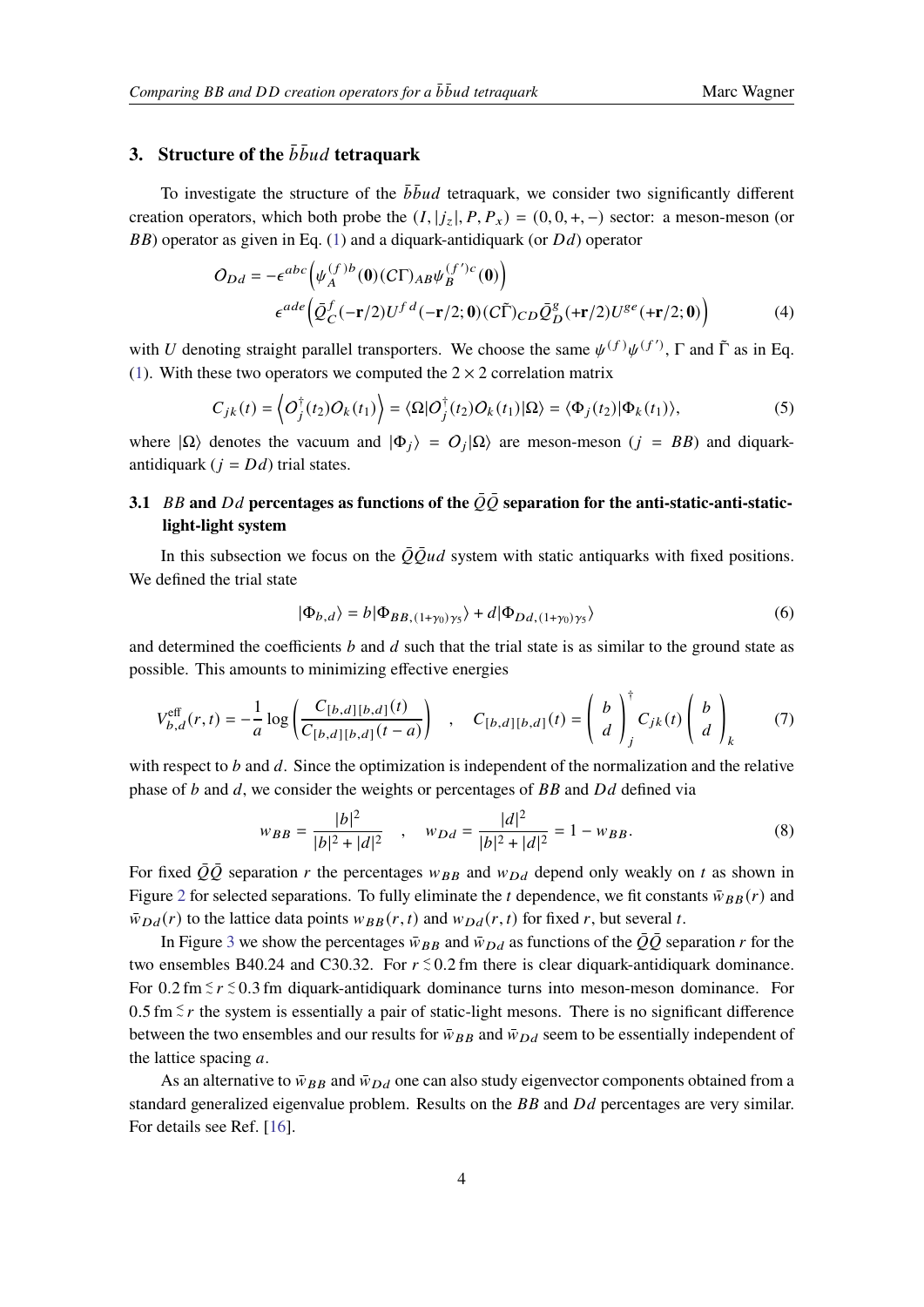<span id="page-4-0"></span>

<span id="page-4-1"></span>**Figure 2:**  $w_{BB}$  and  $w_{DA} = 1 - w_{BB}$ , the normalized absolute squares of the coefficients of the optimized trial state for several fixed  $r$  as functions of  $t$  for ensemble B40.24. The horizontal red lines indicate fits of constants  $\bar{w}_{BB}$  and  $\bar{w}_{Dd}$ .



**Figure 3:**  $\bar{w}_{BB}$  and  $\bar{w}_{Dd} = 1 - \bar{w}_{BB}$ , the normalized absolute squares of the coefficients of the optimized trial state, as functions of  $r$  for both ensembles.

## **3.2**  $BB$  and  $Dd$  percentages for the  $\bar{b} \bar{b} u d$  tetraquark

The total meson-meson and diquark-antidiquark percentages of the  $\bar{b} \bar{b} u d$  tetraquark can be obtained by numerically solving the integrals

$$
\%BB = \int dr \, p_r(r)\bar{w}_{BB}(r) \quad , \quad \%Dd = \int dr \, p_r(r)\bar{w}_{Dd}(r) = 1 - \%BB, \tag{9}
$$

where  $p_r(r) = 4\pi |R(r)|^2$  $p_r(r) = 4\pi |R(r)|^2$  is the radial probability density discussed in section 2 and shown in Figure [1](#page-2-1) (right plot). We find  $\%BB = 0.58$  and  $\%Dd = 0.42$ . These results indicate that the  $\overline{b} \overline{b} u d$  tetraquark with quantum numbers  $I(J^P) = 0(1^+)$  is a linear superposition of a meson-meson system and a diquark-antidiquark system with slight meson-meson dominance. This is supported by a recent full lattice QCD study of the same system using four quarks of finite mass [\[14,](#page-6-10) [29\]](#page-7-1).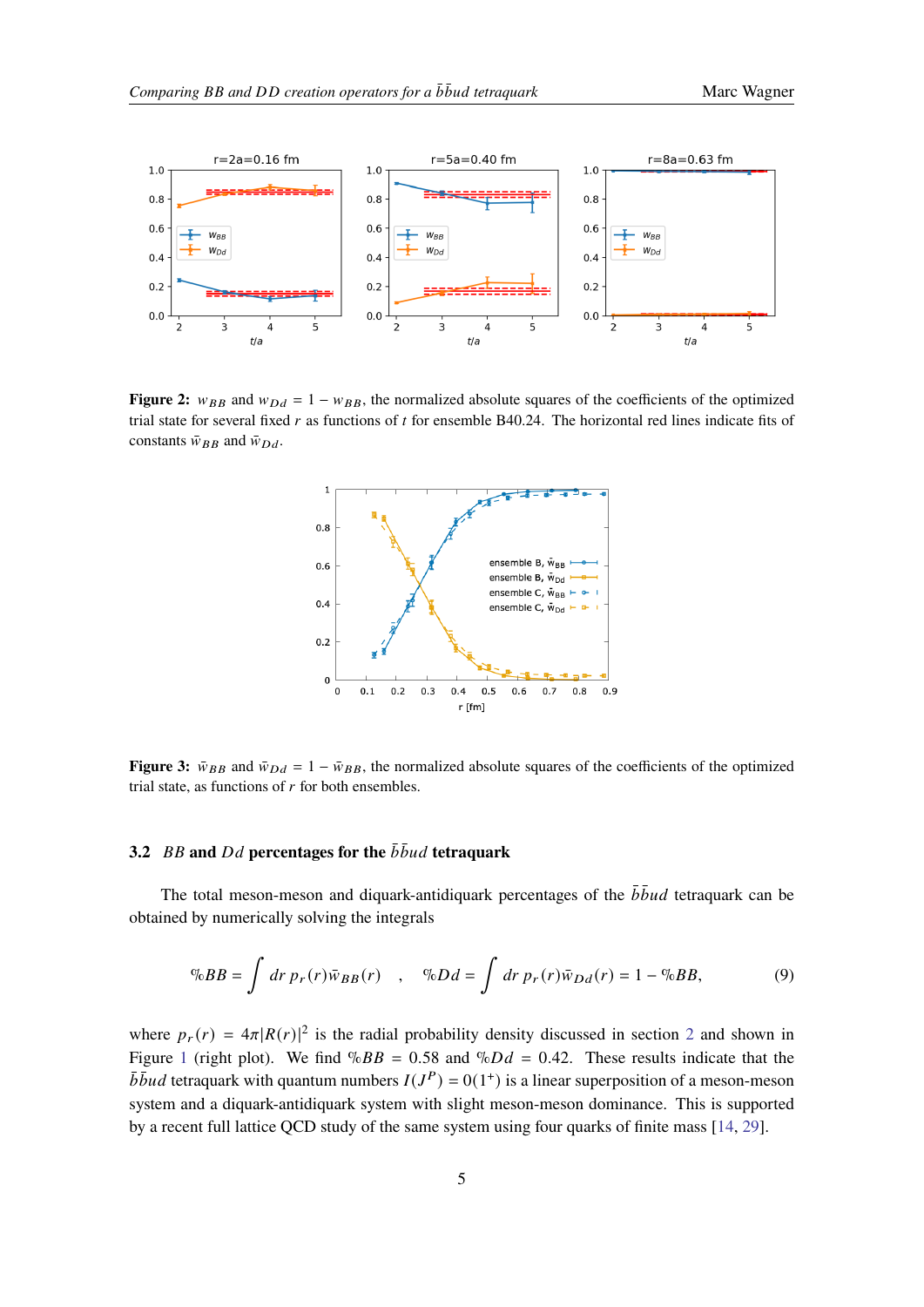#### **Acknowledgements**

We acknowledge useful discussions with A. Ali, C. Hanhart, J. Kämper, M. Pflaumer and G. Schierholz.

M.W. acknowledges support by the Heisenberg Programme of the Deutsche Forschungsgemeinschaft (DFG, German Research Foundation) – project number 399217702. P.B. thanks the support of CeFEMA under the contract for R&D Units, strategic project No. UID/CTM/04540/2019, and the FCT project Grant No. CERN/FIS-COM/0029/2017.

Calculations on the GOETHE-HLR and on the on the FUCHS-CSC high-performance computers of the Frankfurt University were conducted for this research. We would like to thank HPC-Hessen, funded by the State Ministry of Higher Education, Research and the Arts, for programming advice.

### **References**

- <span id="page-5-0"></span>[1] J. P. Ader, J. M. Richard and P. Taxil, "Do narrow heavy multi-quark states exist?," Phys. Rev. D **25**, 2370 (1982).
- [2] J. l. Ballot and J. M. Richard, "Four quark states in additive potentials," Phys. Lett. B **123**, 449-451 (1983).
- [3] H. J. Lipkin, "A model independent approach to multi-quark bound states," Phys. Lett. B **172**, 242-247 (1986).
- [4] L. Heller and J. A. Tjon, "On the existence of stable dimesons," Phys. Rev. D **35**, 969 (1987).
- <span id="page-5-1"></span>[5] J. Carlson, L. Heller and J. A. Tjon, "Stability of dimesons," Phys. Rev. D **37**, 744 (1988).
- <span id="page-5-2"></span>[6] P. Bicudo and M. Wagner, "Lattice QCD signal for a bottom-bottom tetraquark," Phys. Rev. D **87**, no. 11, 114511 (2013) [arXiv:1209.6274 [hep-ph]].
- <span id="page-5-5"></span>[7] Z. S. Brown and K. Orginos, "Tetraquark bound states in the heavy-light heavy-light system," Phys. Rev. D **86**, 114506 (2012) [arXiv:1210.1953 [hep-lat]].
- <span id="page-5-7"></span>[8] P. Bicudo, K. Cichy, A. Peters, B. Wagenbach and M. Wagner, "Evidence for the existence of ud $b\bar{b}$  and the non-existence of  $s s\bar{b} \bar{b}$  and  $c c\bar{b} \bar{b}$  tetraquarks from lattice QCD," Phys. Rev. D **92**, no. 1, 014507 (2015) [arXiv:1505.00613 [hep-lat]].
- <span id="page-5-6"></span>[9] P. Bicudo, K. Cichy, A. Peters and M. Wagner, " $BB$  interactions with static bottom quarks from Lattice QCD," Phys. Rev. D **93**, no. 3, 034501 (2016) [arXiv:1510.03441 [hep-lat]].
- <span id="page-5-3"></span>[10] P. Bicudo, J. Scheunert and M. Wagner, "Including heavy spin effects in the prediction of a  $b\bar{b}\bar{u}d$  tetraquark with lattice QCD potentials," Phys. Rev. D **95**, no. 3, 034502 (2017) [arXiv:1612.02758 [hep-lat]].
- <span id="page-5-4"></span>[11] A. Francis, R. J. Hudspith, R. Lewis and K. Maltman, "Lattice prediction for deeply bound doubly heavy tetraquarks," Phys. Rev. Lett. **118**, no. 14, 142001 (2017) [arXiv:1607.05214 [hep-lat]].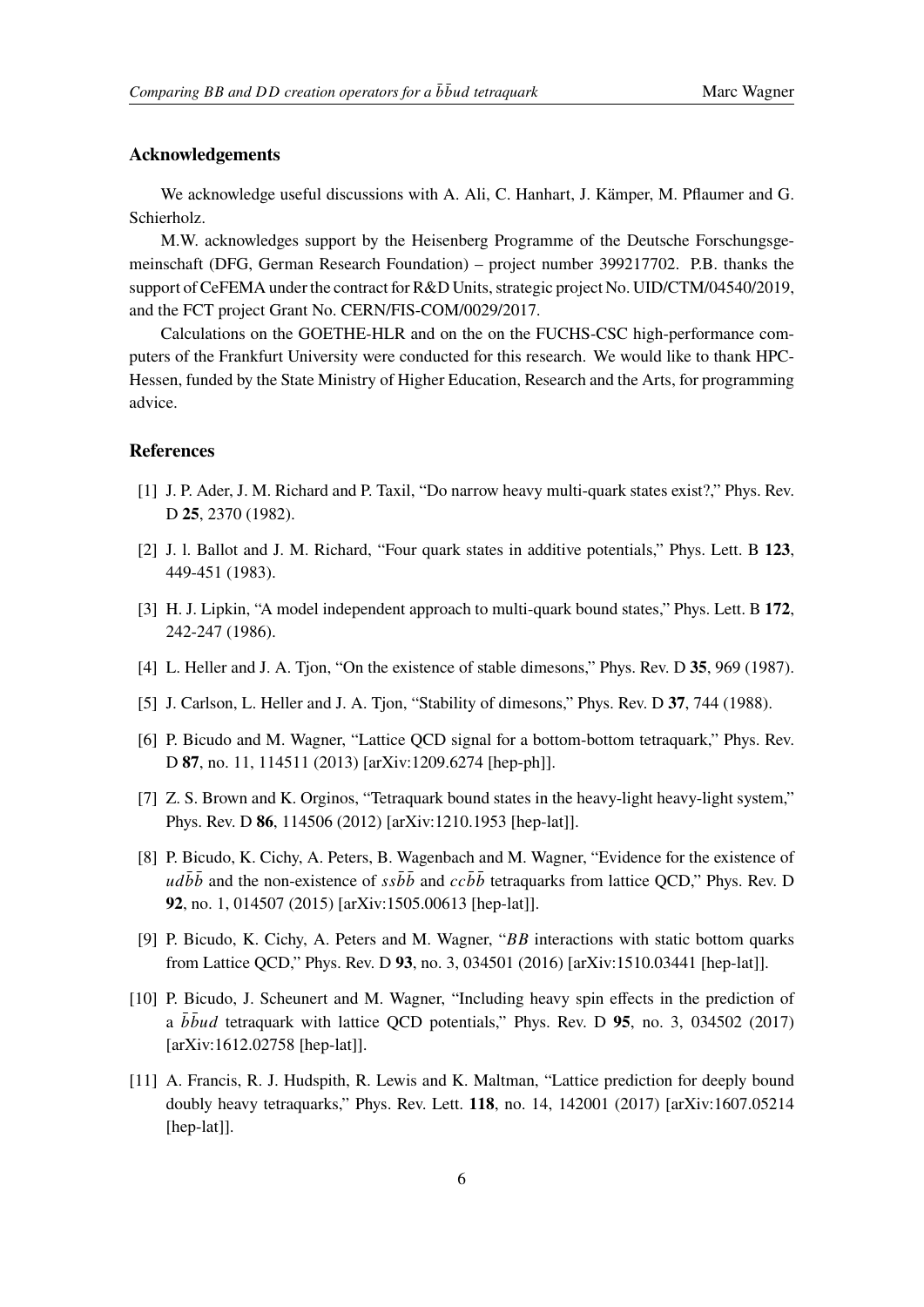- [12] A. Francis, R. J. Hudspith, R. Lewis and K. Maltman, "Evidence for charm-bottom tetraquarks and the mass dependence of heavy-light tetraquark states from lattice QCD," Phys. Rev. D **99**, no. 5, 054505 (2019) [arXiv:1810.10550 [hep-lat]].
- [13] P. Junnarkar, N. Mathur and M. Padmanath, "Study of doubly heavy tetraquarks in Lattice QCD," Phys. Rev. D **99**, no. 3, 034507 (2019) [arXiv:1810.12285 [hep-lat]].
- <span id="page-6-10"></span>[14] L. Leskovec, S. Meinel, M. Pflaumer and M. Wagner, "Lattice QCD investigation of a doublybottom  $\bar{b} \bar{b} u d$  tetraquark with quantum numbers  $I(J^P) = 0(1^+),$ " Phys. Rev. D 100, no. 1, 014503 (2019) [arXiv:1904.04197 [hep-lat]].
- <span id="page-6-0"></span>[15] R. J. Hudspith, B. Colquhoun, A. Francis, R. Lewis and K. Maltman, "A lattice investigation of exotic tetraquark channels," Phys. Rev. D **102**, 114506 (2020) [arXiv:2006.14294 [hep-lat]].
- <span id="page-6-1"></span>[16] P. Bicudo, A. Peters, S. Velten and M. Wagner, "Importance of meson-meson and of diquarkantidiquark creation operators for a  $\bar{b} \bar{b} u d$  tetraquark," Phys. Rev. D 103, no. 11, 114506 (2021) [arXiv:2101.00723 [hep-lat]].
- <span id="page-6-2"></span>[17] A. Ali, A. Y. Parkhomenko, Q. Qin and W. Wang, "Prospects of discovering stable doubleheavy tetraquarks at a Tera-Z factory," Phys. Lett. B  $782$ ,  $412-420$  (2018) [arXiv:1805.02535 [hep-ph]].
- <span id="page-6-3"></span>[18] A. Ali, Q. Qin and W. Wang, "Discovery potential of stable and near-threshold doubly heavy tetraquarks at the LHC," Phys. Lett. B **785**, 605-609 (2018) [arXiv:1806.09288 [hep-ph]].
- <span id="page-6-4"></span>[19] M. Born and R. Oppenheimer, "Zur Quantentheorie der Molekeln," Annalen der Physik **389**, 457 (1927).
- <span id="page-6-5"></span>[20] E. Braaten, C. Langmack and D. H. Smith, "Born-Oppenheimer approximation for the XYZ mesons," Phys. Rev. D **90**, no. 1, 014044 (2014) [arXiv:1402.0438 [hep-ph]].
- <span id="page-6-6"></span>[21] W. Detmold, K. Orginos and M. J. Savage, " $BB$  potentials in quenched lattice QCD," Phys. Rev. D **76**, 114503 (2007) [arXiv:hep-lat/0703009 [hep-lat]].
- [22] M. Wagner [ETM], "Forces between static-light mesons," PoS **LATTICE2010**, 162 (2010) [arXiv:1008.1538 [hep-lat]].
- [23] G. Bali *et al.* [QCDSF], "Static-light meson-meson potentials," PoS **LATTICE2010**, 142 (2010) [arXiv:1011.0571 [hep-lat]].
- <span id="page-6-7"></span>[24] M. Wagner [ETM], "Static-static-light-light tetraquarks in lattice QCD," Acta Phys. Polon. Supp. **4**, 747-752 (2011) [arXiv:1103.5147 [hep-lat]].
- <span id="page-6-8"></span>[25] P. Bicudo, M. Cardoso, A. Peters, M. Pflaumer and M. Wagner, " $ud\bar{b}\bar{b}$  tetraquark resonances with lattice QCD potentials and the Born-Oppenheimer approximation," Phys. Rev. D **96**, no. 5, 054510 (2017) [arXiv:1704.02383 [hep-lat]].
- <span id="page-6-9"></span>[26] P. Boucaud *et al.* [ETM], "Dynamical twisted mass fermions with light quarks," Phys. Lett. B **650**, 304-311 (2007) [arXiv:hep-lat/0701012 [hep-lat]].